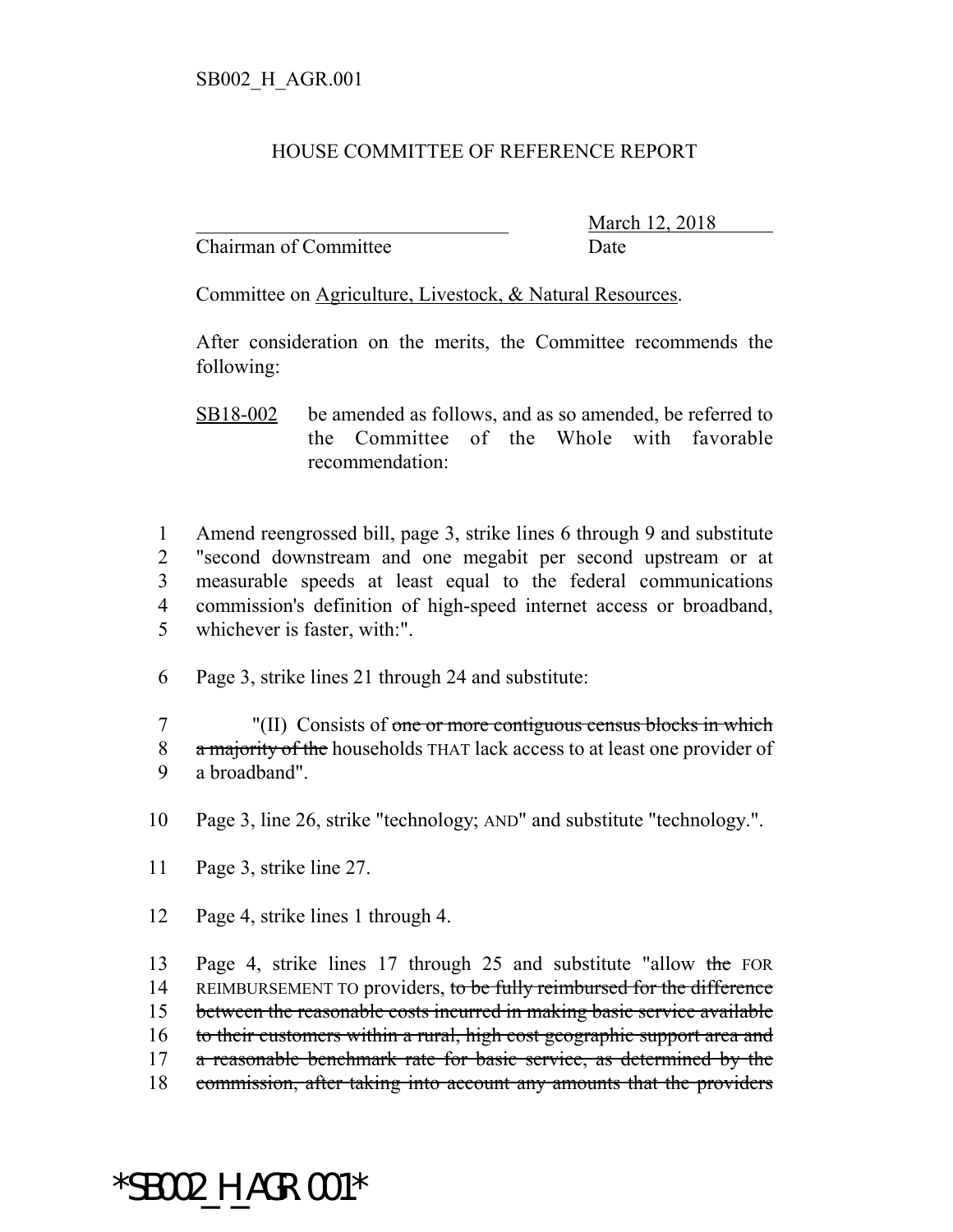have received under price support mechanisms established by the federal

government and by this state, regardless of the classification of basic

3 service under part 2, 3, or 4 of this article AS SPECIFIED IN SUBSECTIONS

4 (2)(a)(IV) AND (4) OF THIS SECTION; and".

5 Page 5, strike lines 2 through 5 and substitute "(II) The commission shall

ensure that no local exchange provider is receiving funds from this or any

- other source that, together with local exchange service revenues, exceeds
- 8 the cost of providing local exchange service to the provider's customers.
- The high cost support mechanism".

 Page 5, strike lines 25 through 27 and substitute "SUPPORT MECHANISM ACCOUNT DEDICATED TO BROADBAND DEPLOYMENT, ON A QUARTERLY BASIS AND BY THE END OF THE MONTH FOLLOWING THE PREVIOUS QUARTER, THE FOLLOWING PERCENTAGES OF THE TOTAL QUARTERLY AMOUNT OF HIGH COST SUPPORT MECHANISM MONEY COLLECTED, MINUS ADMINISTRATIVE COSTS AND DISTRIBUTIONS REQUIRED UNDER 16 SUBSECTION (4) OF THIS SECTION:".

- Page 6, strike lines 1 through 13 and substitute:
- 18 "(A) FOR EACH QUARTER IN 2019, SIXTY PERCENT;
- (B) FOR EACH QUARTER IN 2020, SEVENTY PERCENT;
- **(C)** FOR EACH QUARTER IN 2021, EIGHTY PERCENT;
- (D) FOR EACH QUARTER IN 2022, NINETY PERCENT; AND
- (E) FOR EACH QUARTER IN 2023, ONE HUNDRED PERCENT.

23 (V) THE NONRURAL INCUMBENT LOCAL EXCHANGE CARRIER WILL RECEIVE, ON A QUARTERLY BASIS AND BY THE END OF THE MONTH FOLLOWING THE PREVIOUS QUARTER, THE BALANCE OF THE REMAINING QUARTERLY HIGH COST SUPPORT MECHANISM COLLECTIONS AFTER THE 27 DISTRIBUTIONS REQUIRED BY SUBSECTIONS  $(2)(a)(IV)$  AND  $(4)$  OF THIS SECTION HAVE BEEN MADE.".

29 Page 6, line 21, strike "SUBSECTION  $(2)(a)(IV)$ " and substitute 30 "SUBSECTIONS  $(2)(a)(IV)$  AND  $(4)$ ".

 Page 7, line 24, strike "SUPPORT ON A QUARTERLY BASIS" and substitute "SUPPORT, ON A QUARTERLY BASIS AND BY THE END OF THE MONTH FOLLOWING THE PREVIOUS QUARTER,".

Page 8, strike lines 21 through 25 and substitute "support mechanisms to

 $*$ SB002 H AGR.001 $*$  -2-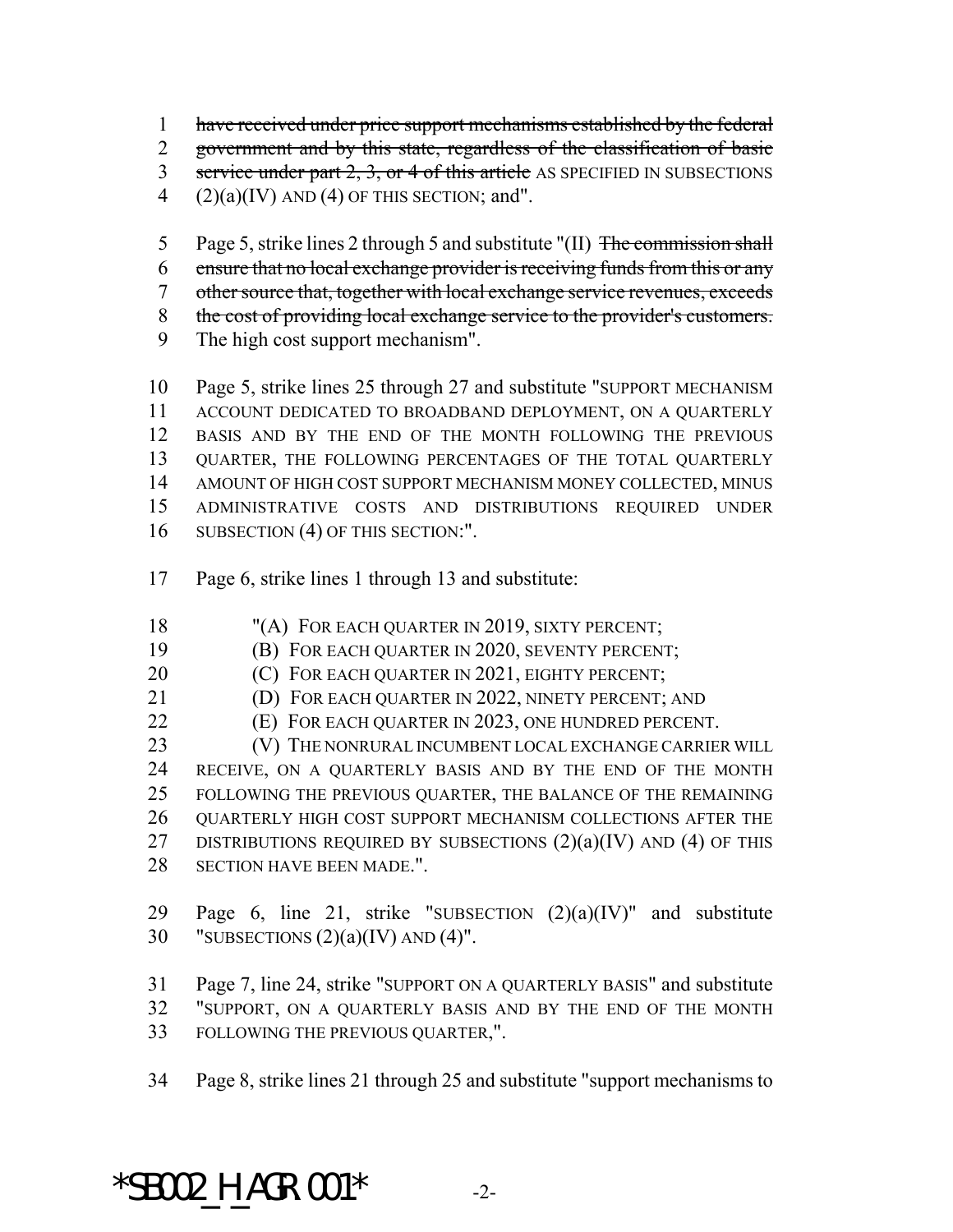1 assist in the provision of basic service AND ADVANCED SERVICE in 2 high-cost areas. that are without effective competition for basic service, 3 applying the factors stated in section 40-15-207; except that support 4 provided in a particular geographic support area is not affected until the 5 commission makes a finding applying the factors listed in section  $6 \frac{40-15-207}{20}$ . The".

7 Page 9, strike lines 1 through 13 and substitute "which may include a rate 8 element, on all telecommunications service providers in Colorado. and the 9 commission shall distribute the funds equitably and on a 10 nondiscriminatory, competitively neutral basis. For purposes of 11 administering the support mechanisms, the commission shall divide the 12 state into reasonably compact, competitively neutral geographic support 13 areas. A provider's eligibility to receive support FOR BASIC SERVICE under 14 the support mechanisms is conditioned upon the provider's offering basic 15 service throughout an entire support area. The commission shall review 16 the costs of basic service and shall administer the support mechanisms. 17 (b) A provider that offers basic local exchange service throughout 18 an entire support area through use of its own facilities or on a resale basis 19 may be qualified as a provider of last resort. or may be eligible to receive 20 universal service support, as determined by the commission. Resale  $21$  shall".

- 22 Page 9, line 17, after "portion," insert " $(5)(c)(II)(C)$ ,".
- 23 Page 9, line 18, strike " $(8)(e)(II)$ ,  $(8)(h)$ ;" and substitute " $(8)(e)$ ,".

24 Page 11, line 1, strike "sixteen SEVENTEEN MEMBERS, SIXTEEN" and 25 substitute "sixteen MEMBERS, FIFTEEN".

- 26 Page 11, after line 14 insert:
- 27 "(II) Three voting members representing local entities:

28 (C) One of whom is any other representative of a local entity AND

- 29 WHO HAS A BACKGROUND IN BROADBAND SERVICE AND EXPERTISE IN
- 30 RURAL ECONOMIC DEVELOPMENT, EDUCATION, OR TELEMEDICINE, as 31 appointed by the minority leader of the senate;".
- 32 Page 12, line 1, after "representatives;" insert "AND".
- 33 Page 12, strike lines 4 through 6.

### $*$ SB002 H AGR.001 $*$  -3-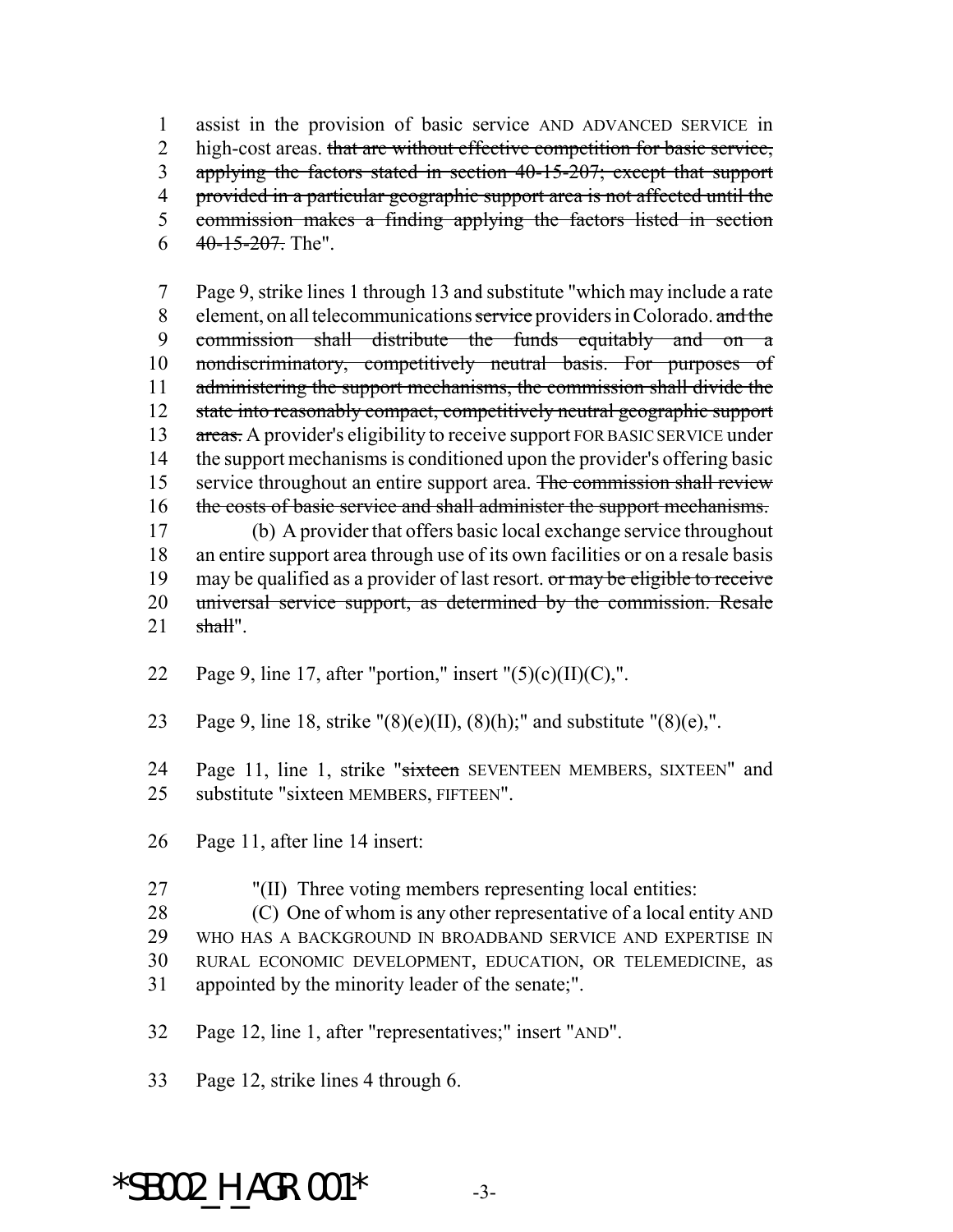- Page 12, strike line 9 and substitute "of the state, as appointed by the
- 2 president of the senate SPEAKER OF THE HOUSE OF REPRESENTATIVES;
- AND".
- Page 14, line 1, before "demonstrating" insert "AND A LIST OF HOUSEHOLD ADDRESSES".
- Page 14, line 2, strike "application and map" and substitute "application, 7 and map, AND LIST OF HOUSEHOLD ADDRESSES".
- Page 14, line 11, strike "OVERLAP" and substitute "OVERBUILD".

 Page 14, line 13, after "NETWORK" insert "THAT WILL BE COMPLETED WITHIN TWENTY-FOUR MONTHS AFTER THE DATE THAT THE APPLICANT FILED THE APPLICATION".

 Page 14, line 14, strike "development;" and substitute "development. AN INCUMBENT BROADBAND PROVIDER RECEIVING FEDERAL FUNDS MUST SUBMIT TO THE BOARD AN AFFIDAVIT FROM A COMPANY OFFICER THAT THE BUILD-OUT WILL BE COMPLETED WITHIN THE TWENTY-FOUR-MONTH PERIOD.UPON COMPLETION OF THE PROJECT, AN INCUMBENT BROADBAND PROVIDER WILL PROVIDE DOCUMENTATION TO THE BOARD THAT DEMONSTRATES THAT THE UNSERVED ADDRESSES MEET THE MINIMUM DOWNLOAD AND UPLOAD SPEEDS ESTABLISHED IN THE FCC'S DEFINITION OF HIGH-SPEED INTERNET ACCESS OR BROADBAND. IF THE INCUMBENT BROADBAND PROVIDER FAILS TO MEET THE COMMITMENT MADE IN THE AFFIDAVIT FILED, THE BOARD MAY AWARD A GRANT TO ANOTHER PROVIDER TO PROVIDE SERVICE FOR THE ADDRESSES THAT REMAIN UNSERVED.".

- Page 14, strike lines 15 through 17 and substitute:
- 26 "(c.5) DENYING FUNDING FOR OVERBUILDING OF EXISTING BROADBAND NETWORKS IN ORDER TO MAXIMIZE THE TOTAL".
- Page 14, strike line 27 and substitute:

 "(I) PROPOSED PROJECTS THAT PROVIDE SERVICE TO RESIDENTIAL AND BUSINESS ADDRESSES THAT LACK BROADBAND INTERNET SERVICE AT MEASURABLE SPEEDS OF AT LEAST TEN MEGABITS PER SECOND DOWNSTREAM AND ONE MEGABIT PER SECOND UPSTREAM;

 $*$ SB002 H AGR.001 $*$  -4-